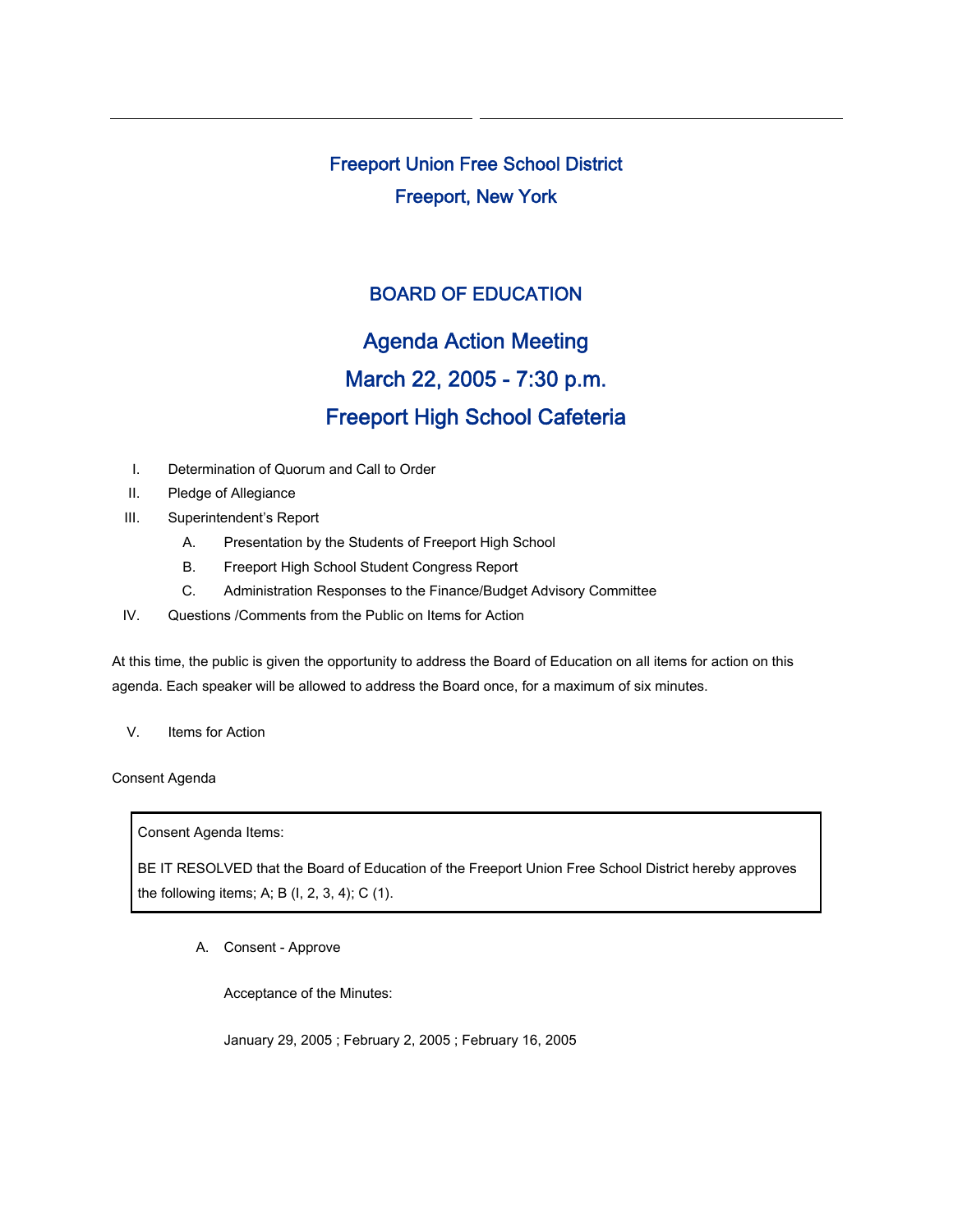B. Consent - Approve

#### Personnel Action

- 1. Request for Leave of Absence
- 2. Retirement of Staff
- 3. Resignation of Staff
- 4. Appointment of Staff
- C. Consent Approve

#### Education

- 3. Acceptance of the Minutes from the Committees on Special
- 4. Education and Preschool Special Education
- 5. February 4, 2005; February 9, 2005; February 11, 2005; February 16, 2005; February 18, 2005; February 28, 2005; March 1, 2005; March 2, 2005; March 3, 2005; March 4, 2005; March 7, 2005; March 11, 2005; March 15, 2005.
- D. Other Items for Action

### Finance

- 1. Ratification of the Freeport Teachers Assistant Contract
- 2. Resolution Intending to Accept Proposals for the Purchase of Refunding Bonds
- 3. Resolution to Authorize the Issuance of Refunding Bonds
- 4. Emergency Resolution Authorizing the Replacement of Technology Wing

Roof at Freeport High School

5. Acceptance of a Gift

#### **Education**

- 4. Resolution for Conference Attendance
- E. Other Reports to the Board
	- 1. Calendar of Events March 22, 2005 through April 20, 2005
	- 2. FHS Funds Report February 28, 2005
	- 3. Treasurer's Report January 31, 2005
	- 4. Atkinson Bookstore Account February 28, 2005